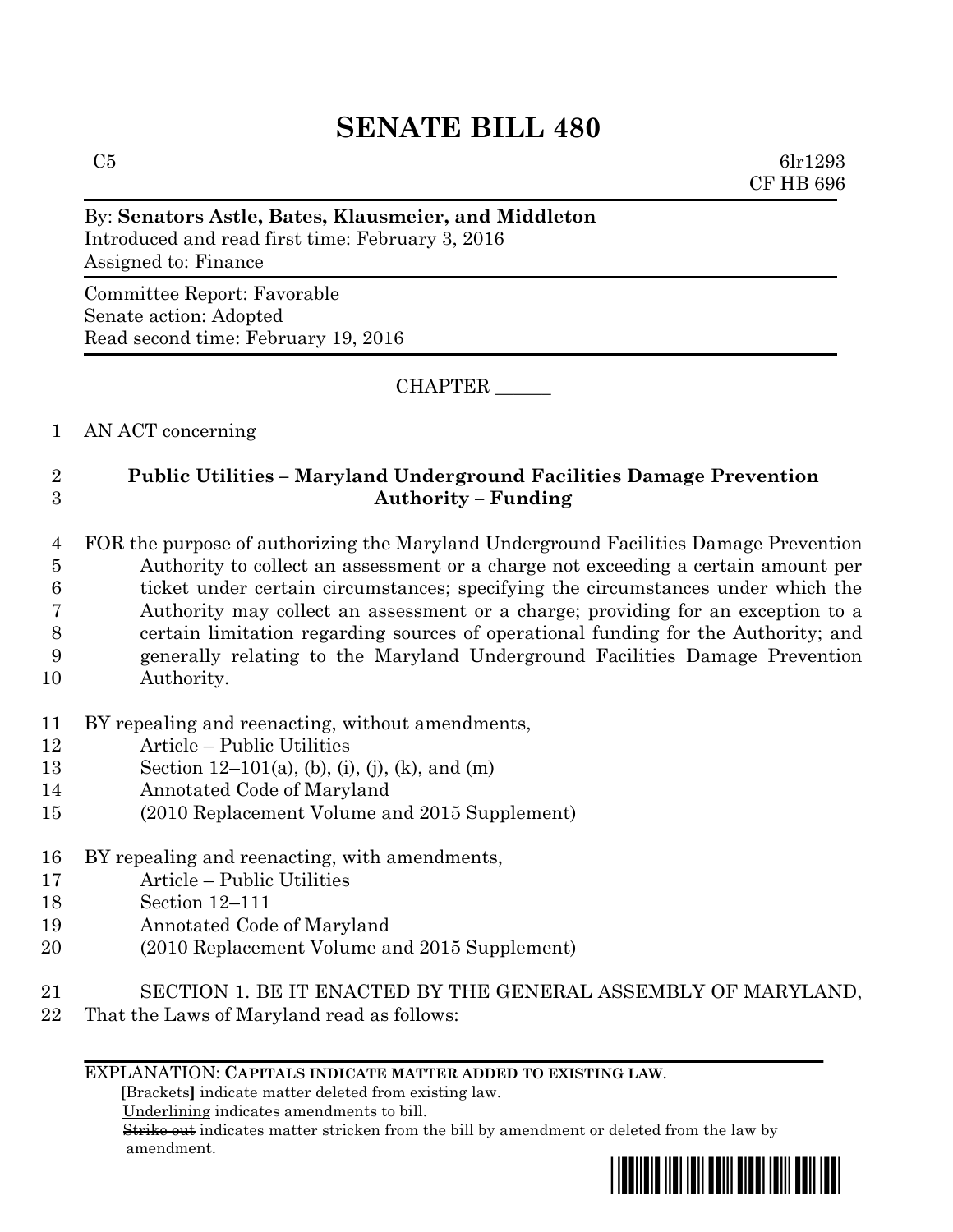|                     | $\overline{2}$    | <b>SENATE BILL 480</b>                                                  |                   |                                                                  |
|---------------------|-------------------|-------------------------------------------------------------------------|-------------------|------------------------------------------------------------------|
| $\mathbf{1}$        |                   |                                                                         |                   | <b>Article - Public Utilities</b>                                |
| $\overline{2}$      | $12 - 101.$       |                                                                         |                   |                                                                  |
| $\boldsymbol{3}$    | (a)               | In this subtitle the following words have the meanings indicated.       |                   |                                                                  |
| $\overline{4}$<br>5 | (b)<br>Authority. | "Authority" means the Maryland Underground Facilities Damage Prevention |                   |                                                                  |
| 6                   | (i)               | "One-call system" means a communications system in the State that:      |                   |                                                                  |
| 7<br>8              | demolition by:    | (1)<br>allows a person to notify owner-members of planned excavation or |                   |                                                                  |
| $\boldsymbol{9}$    |                   | (i)                                                                     |                   | calling a toll-free number or abbreviated dialing code; or       |
| 10                  |                   | (ii)                                                                    |                   | initiating an interactive Internet ticket request; and           |
| 11                  |                   | (2)                                                                     |                   | maintains an underground facilities information exchange system. |
| 12                  | (j)               | "Owner" means a person that:<br>(1)                                     |                   |                                                                  |
| 13                  |                   | (i)                                                                     |                   | owns or operates an underground facility; and                    |
| 14                  |                   | (ii)                                                                    |                   | has the right to bury an underground facility.                   |
| 15                  |                   | "Owner" includes:<br>(2)                                                |                   |                                                                  |
| 16                  |                   | (i)                                                                     | a public utility; |                                                                  |
| 17                  |                   | (ii)                                                                    |                   | a telecommunications corporation;                                |
| 18                  |                   |                                                                         | (iii)             | a cable television corporation;                                  |
| 19                  |                   |                                                                         | (iv)              | a political subdivision;                                         |
| 20                  |                   | (v)                                                                     |                   | a municipal corporation;                                         |
| 21                  |                   |                                                                         | (vi)              | a steam heating company;                                         |
| 22                  |                   |                                                                         | (vii)             | an authority; and                                                |
| 23                  |                   |                                                                         | (viii)            | a unit of the State.                                             |
| 24                  | (k)               | "Owner-member" means an owner that participates as a member in a        |                   |                                                                  |

one–call system.